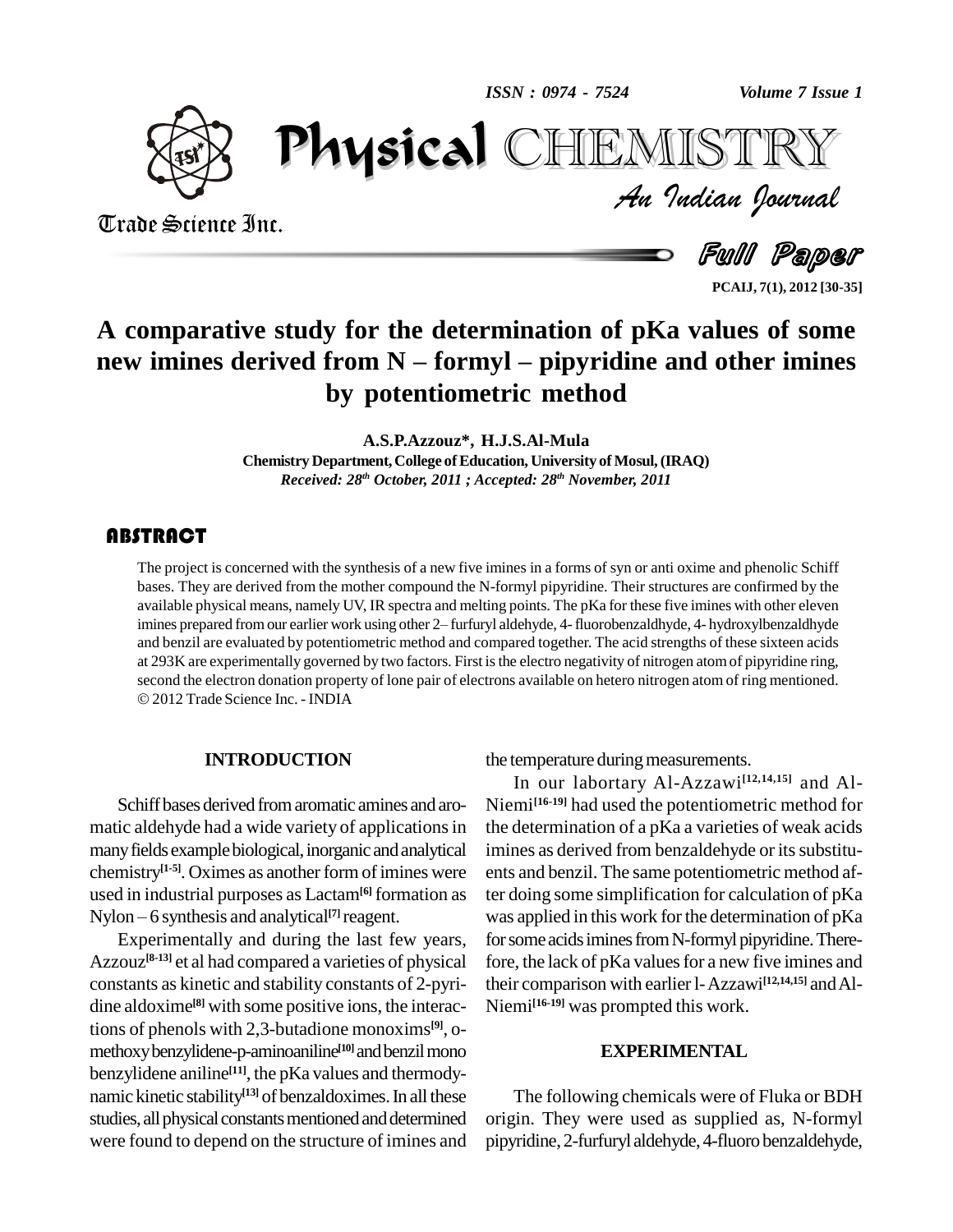4-hydroxy benzaldehyde, benzil, hydroxyl amine hy  $dro$  - chloride, 2,3 or 4-aminophenols, sodium hydroxide and ethanol.

Syn N-formyl pipridine aldoxime (syn-NFPA) was prepared by standard method<sup>[20]</sup> as follows :-

In 100ml round bottom flask attached to a reflux condenser, mix 3.4759 of hydroxyl amine hydrochloride with 5.45ml of N-formyl pipyridine, 5ml of ethanol with 2ml of pyridine. The mixture was refluxed for 1.5 hour, cool the mixture.Awhite needle of oxime was separated and dried in air.The reaction of aldoxime is the following:-



Anti N-formyl pipyridine aldoxime (anti-NFPA) was prepared by a standard method **[21]**.

In a 50ml round bottom flask attached with a reflux, add 20ml of dry benzene and about  $1g$  of syn Nformyl pipyridine aldoxime.

To the mixture about 0.5g of dry animal charcoal was added. The mixture was refluxed for about 1.5hour, cooled and filtered,Ayellow powdered was collected and dried in air. The reaction of isomerisation of al doxime is the following:-



### **Preparation of Schiff bases**

Pipyridine N-formyl-p-amino phenol, pipyidine Nformyl m-amino phenol, pipyridine N-formyl-o aminophenol were prepared according to a standard<sup>[21]</sup> ( procedure i.e bymixing equimolar amounts of alde hyde and the suitable aminophenol.Added about 5- 10ml of ethanol to the mixture and cooled. A solid imi-

nes were separated and recrystallized from ethanol. TABLE 1 shows the compound number, abbrevration, nomenclature and structure of imine prepared.

|              |                    | <b>TABLE1</b>                                     |                  |
|--------------|--------------------|---------------------------------------------------|------------------|
| Comp.<br>No. | Abbrevration       | <b>Nomenclature</b>                               | <b>Structure</b> |
| 1            | syn NFPA           | syn-N-formyl<br>pipyridine<br>aldoxime            | Η<br>OН          |
| 2            | anti NFPA          | anti-N-formyl<br>pipyridine<br>aldoxime           | OH<br>Η          |
| 3            | PF <sub>4</sub> AP | Pipyridine-N-<br>formylnylidine-p-<br>aminophenol | ΟH<br>Η          |
| 4            | $PF_3AP$           | Pipyridine-N-<br>formylnylidine-<br>m-aminophenol | OH<br>Η          |
| 5            | $PF_2AP$           | Pipyridine-N-<br>formylnylidine-o-<br>aminophenol | HO<br>Н          |
|              |                    |                                                   |                  |

For a sake of comparisons, other imines were taken from earlier works **[12,17,18]**.

There names and abbreviations were syn benzil monoxime (syn BMO), anti-benzil monoxime (anti BMO), syn furfural aldoxime (syn FAO), anti furfural aldoxime (anti FAO), syn 4-fluoro benzaldoxime (syn 4FBAO) anti 4-fluoro-benzaldoxime (anti 4FBAO) syn 4-hydroxy benzaldoxime (syn 4HBAO), anti 4-hydroxy benzaldoxime (anti 4-HBAO), benzil 2-hydroxy amino phenol (B2HAP), benzil 3-hydroxyamino phenol  $(B, HAP)$  and benzil 4-hydroxy amino phenol  $(B, HAP)$ **c**=**N** 0.1M NaOH and HCl were prepared by standard<sup>[22]</sup> procedure. 0.01M of benzoic acid as a standard **[23]** for calibration of potentiometric method used in pKa determination of imines under study.

#### **Soluation required**

0.1M NaOH and HCl were prepared by staned by stan-<br>*id* as stan-<br>nethod used<br>dy.<br><u>IlSTRY</u> dard **[22]** procedure. 0.01M of benzoic acid as stan dard **[23]** for calibration of potentiometric method used for pKa determination of imines under study.

Physical CHEMISTRY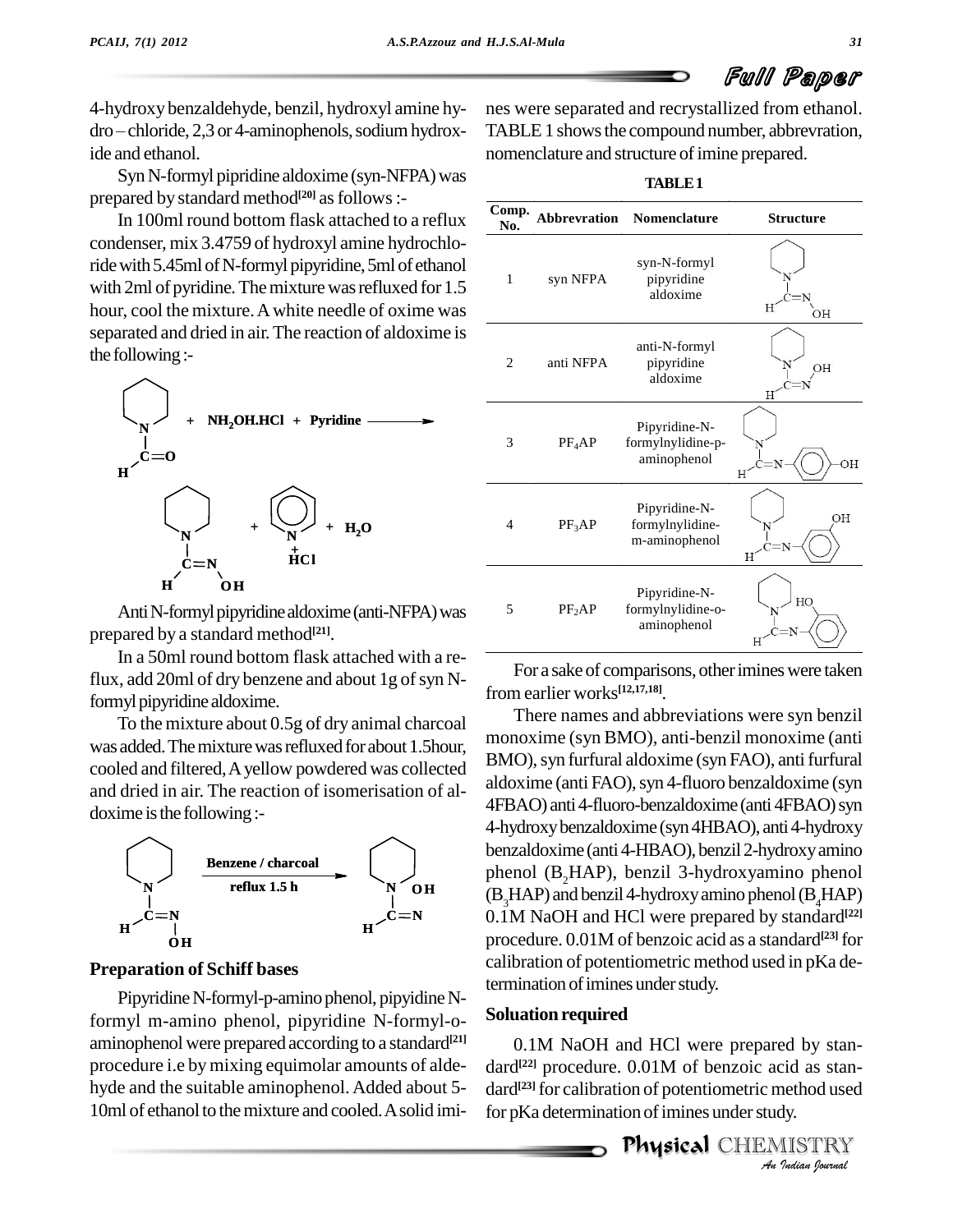## Full Paper

### **Determination of pKa of imines**

This required a calibration of pH meter used, by using a buffer soluation of pH nine. For determination pf pKa for any imine under study at any desired temperature, this needs the preparation of the following solutions:-

- 1 10 -2Mofimines.
- 2 0.1M NaOH.

Pipett 50ml of  $10<sup>2</sup>M$  of any acid imines and placed  $10<sup>1</sup> NFA$ in a special titration cell containing double layers, for circulating water inside the cell. Water was pumped from any thermostat at any temperature range between (10- 50)Cú. When the temperature of imine reached an equilibrium temperature, addition of 0.5ml successive quantities of 0.1MNaOH was done. The mixture was stirred with magnetic bar placed in side the cell after each addition, followed by measurement of pH after each addition. Titration was continued for about seven times, then followed by calculation of pKa from Handerson- Hassellbach equation of the form :-

**[A ] Example 1**<br> **pKa** = **pH** + **log**  $\frac{[HA]}{[HA]}$ 

#### **INSTRUMENTATION**

- 1 Electrothermal melting point apparatus was used for measurement of melting points of imines.
- 2 FTIR spectrophotometer was used for measurement of IR spectra of solid imines by KBr disc method or in solution after dissolving imines in dry benzene.
- 3 A computerized double beam Shimadzu 1601 for measurement of UV spectra of imines solutions in solvent ethanol and dry benzene.
- 4 A memmert thermostat manufactured by Searle company model L200, for fixation the temperature of imines solution. Water is pumped out from thermostat to cell by using water pump.
- 5 A digital Philips pH meter model pw 9421 was used for measuring pH of solutions during potentiometric titration.

### *An***RESULTSAND DISSCUSION**

#### **Identification of imines by physical method**

TABLE 1 shows the compound No., nomencla-

*IND DISSC*<br>**I**ndian *ISTRY*<br>*IISTRY*<br>*Indian Iournal* Physical CHEMISTRY ture abbreviation and structure of imines prepared in thiswork.

The following divisions of results are thought necessary

#### **(A) Melting points**

#### **(a) Melting points of oximes**

TABLE 2 showed that melting point of oxime syn NFPA was slightly greater from oxime anti NFPA. This comes in agreement with earlier work<sup>[21]</sup>. These were caused by the presence of intermolecular and intramolecular hydrogen bonding in oximes respectively and agreement with numerous studies<sup>[12,21]</sup>.

#### **(b) Melting points of phenolic Schiff bases**

TABLE 2 showed that melting points of these imines are increased in order of  $pF<sub>A</sub>AP > pF<sub>3</sub>AP > pF<sub>2</sub>AP$ or their tendency for association followed the same increasing order.

#### **(B) Chemical tests [24]**

A ferric chloride test which asspecific to oxime or phenol showed a positive test. This was in agreement with oximes or phenols shown in TABLE 2.

| TABLE 2 : Chemical test and melting points of imines |  |
|------------------------------------------------------|--|
|------------------------------------------------------|--|

| <b>TABLE 2: Chemical test and melting points of imines</b> |                             |                   |  |  |
|------------------------------------------------------------|-----------------------------|-------------------|--|--|
| Comp. No.                                                  | <b>Ferric Chloride test</b> | Melting Points C° |  |  |
| 1                                                          | positive                    | 251-249           |  |  |
| 2                                                          | positive                    | 247-244           |  |  |
| 3                                                          | positive                    | 181-180           |  |  |
| 4                                                          | positive                    | 178-176           |  |  |
| 5                                                          | positive                    | 122-121           |  |  |

#### **(C) IR spectra [25]**

TABLE 3 showed the IR spectra for solid imines and illustrate the following facts :-

- 1 The stretching vibration for OH group in oxime and phenol forms with different intensities and in a range (3340.85-3424.09)cm-1 .
- 2 All imines showed the stretching azomethine linkage with different intensities in a range (1604.31-  $1670.37$ )cm<sup>-1</sup>.
- 3 A stretching absorption for CH group with different intensities and in a range (2919.08-2958.22) $cm<sup>-1</sup>$ .
- 4 The stretching frequency for aromaticity was ap peared with different intensities at wavenumber  $1600 \text{cm}^{-1}$ .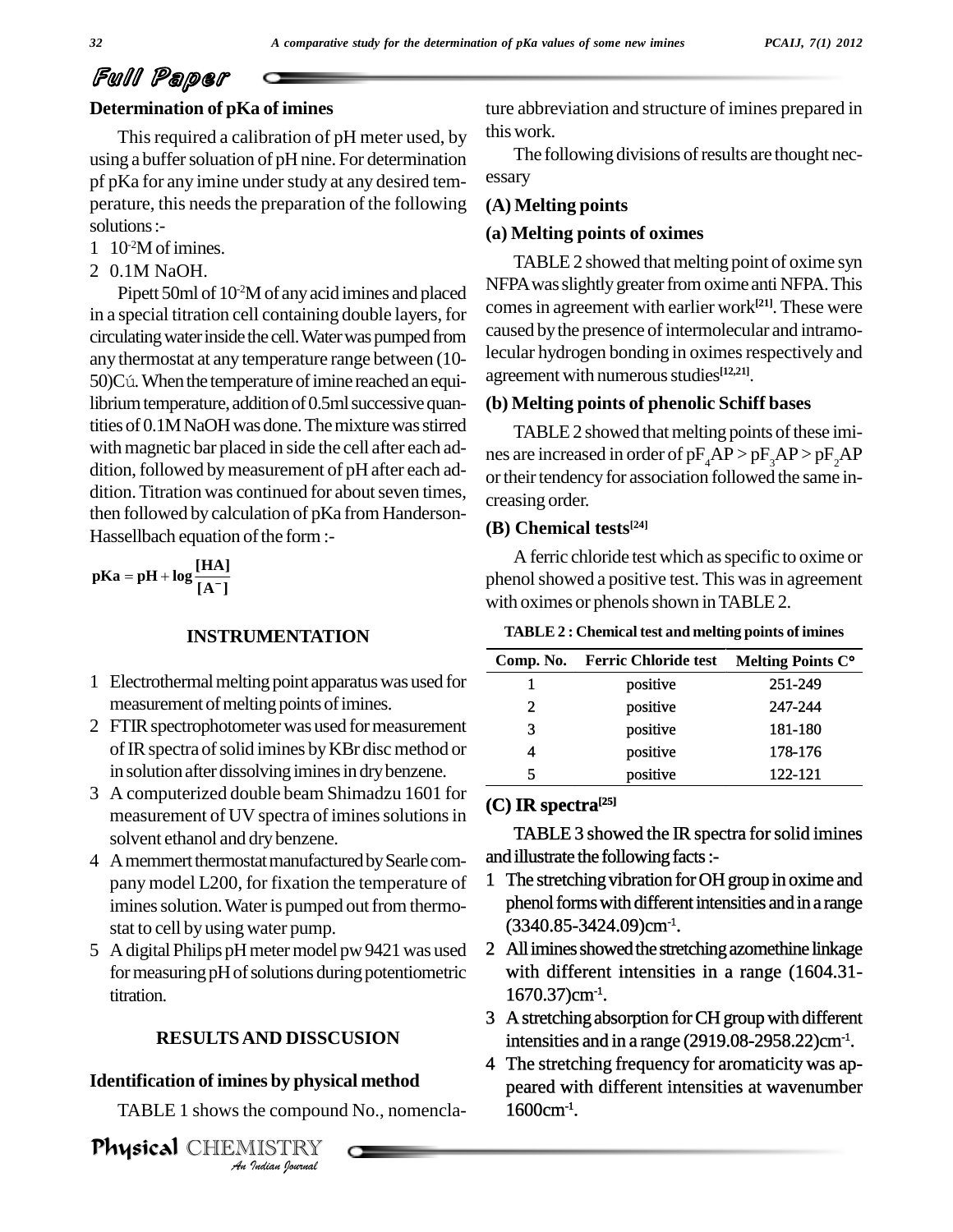**TABLE 3: The IR spectra for solid imines** 

|           | Wavenumber cm <sup>-1</sup> |         |         |      |  |  |
|-----------|-----------------------------|---------|---------|------|--|--|
| Comp. No. | <b>OH</b>                   | $C=N$   | $C-H$   | Ph   |  |  |
| 1         | 3424.09                     | 1670.37 | 2949.1  |      |  |  |
|           | (b)                         | (m)     | (s)     |      |  |  |
| 2         | 3423.90                     | 1635.97 | 2949.42 |      |  |  |
|           | (m)                         | (m)     | (m)     |      |  |  |
| 3         | 3340.85                     | 1615.70 | 2919.08 | 1600 |  |  |
|           | (m)                         | (s)     | (w)     | (w)  |  |  |
| 4         | 3362.50                     | 1652.03 | 2942.74 | 1600 |  |  |
|           | (b)                         | (vs)    | (m)     | (s)  |  |  |
| 5         | 3365.9                      | 1604.31 | 2958.22 | 1600 |  |  |
|           | (s)                         | (s)     | (w)     | (s)  |  |  |

In order to investigate the type of hydrogen bonding in imines under study, this encourage to repeat the IR spectra of imines in solution and in dry benzene. Accordingly a dilution method<sup>[25]</sup> was used in this respect with concentrations 10<sup>-3</sup>M and 10<sup>-4</sup>M of imines solutions. Typical example was the IR spectrum of syn NFPA before and after dilution to ratio 1:3 as in Figure 1.



Figure 1 : IR spectrum of 10<sup>-3</sup>M and 10<sup>-4</sup>M of syn NFPA in benzene solvent

TABLE 4 showed the type of intra or inter molecu-

lar hydrogen bonding in imines.

TABLE 4: The type of hydrogen bonding in imines

| Comp.<br>Abbrev.   | <b>Position of hydrogen</b><br>bonding $cm^{-1}$ | <b>Type of</b><br><b>H-bonding</b> |
|--------------------|--------------------------------------------------|------------------------------------|
| Syn NFPA           | 3450.2                                           | Inter                              |
| anti NFPA          | 3450.17                                          | Intra                              |
| PF <sub>2</sub> AP | 2450.32                                          | Intra                              |

Experimentally, it was difficult to determine the type of hydrogen bonding in imines  $PF_AAP$  and  $PF_3AP$  by IR method, due to the lack solubilities of imines mentioned in benzene. This was explained by their occurrence as zwitter ion forms as in the following chemical equation for PF<sub>3</sub>AP imines.



#### **Electronic spectra**

This method<sup>[25]</sup> was used previously for the investigation of hydrogen bonding for imines in a forms of oximes and Schiff bases. Experimentally, the UV spectra of imines under study were measured in ethanol polar solvent and benzene non polar solvent. The type of transition for UV band is identified from the molar extension coefficient. The change in wavenumber  $\overline{\Delta v}$  for the hydrogen bond band was calculated from equation:-  $\overline{\Delta v} = v_{\text{ethanol}}$  $-v_{benzene}$ . TABLE 5 shows a summary of electronic spectra for imines  $(1-5)$ . This confirms the presences of hydrogen bonding of non specified type in imines 1, 2 and 5 with exclusions of imines 3 and 4 due to their lack of solubilities in benzene as mentioned before.

#### A comparative pKa study for some acidic imines

The study included a comparison of pKa of a five imines in this study in a forms of oximes and Schiff bases with other earlier studied<sup>[27,28]</sup>. The last had a similar structures to those given in our study. They were derived form benzil, fufuryl aldehyde, 4-hydroxy benzaldehyde and 4-fluoro benzaldehyde as in TABLE 6.

A potentiometric method was used for the evaluation of pKa for all acidic imines at 293K. Results obtained were collected in TABLE 7.

> **Physical CHEMISTRY** An Indian Journal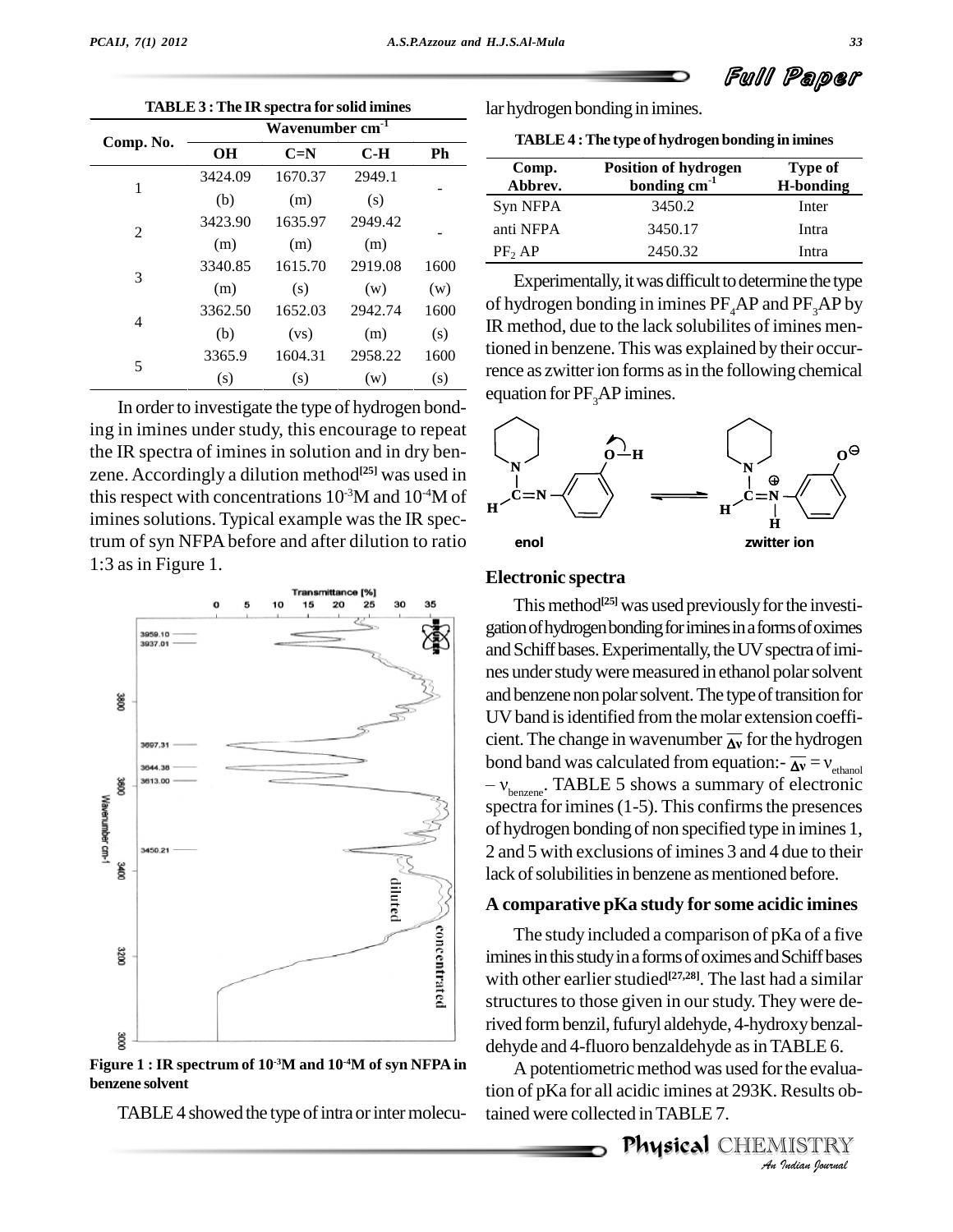### Full Paper

**TABLE5 :The electronic spectra of iminesin ethanol and benzene solvents**

| Comp.          | <b>Ethanol</b>        |       |                                                                  | <b>Benzene</b>        |       |                                                               | Type of                 | Δν         |
|----------------|-----------------------|-------|------------------------------------------------------------------|-----------------------|-------|---------------------------------------------------------------|-------------------------|------------|
| No.            | $\lambda_{\max}$ (nm) | A     | $\varepsilon_{\text{max}}$ l.mol <sup>-1</sup> .cm <sup>-1</sup> | $\lambda_{\max}$ (nm) | A     | $\varepsilon_{\rm max}$ l.mol <sup>-1</sup> .cm <sup>-1</sup> | transition              | (cm)       |
|                | 282                   | 0.061 | 61                                                               | 316                   | 0.027 | 27                                                            | $n\rightarrow \pi^*$    | $+3815.42$ |
| 2              | 280                   | 0.118 | 118                                                              | 284                   | 0.271 | 271                                                           | $n\rightarrow \pi^*$    | $+503.025$ |
| 3              | 298                   | 0.549 | 5490                                                             |                       |       |                                                               |                         |            |
| $\overline{4}$ | 506                   | 0.187 | 1870                                                             |                       |       | Not soluble                                                   |                         |            |
| 5              | 432                   | 0537  | 5370                                                             | 416                   | 0.686 | 6860                                                          | $\pi{\rightarrow}\pi^*$ | $-890.311$ |

| TABLE 6 : The structures and symbole of imines from TABLE 7 : A comparison of pKa for acidic imines at 293k |                                                |  |  |
|-------------------------------------------------------------------------------------------------------------|------------------------------------------------|--|--|
| earlier works <sup>[27,28]</sup>                                                                            |                                                |  |  |
|                                                                                                             | $\alpha$ iii $\alpha$ is the state of $\alpha$ |  |  |



In this paper all the azomethine linkage of imines were attached at nitrogen atoms of pipyridine rings, where as the other earlier works<sup>[27,28]</sup>, the stated linkencesin electro negativities between nitrogen and car bon atoms at a position of attached of azomethine link age, raised the curiosity of the worker to do such im portant comparison.

**Analysis and order.**<br>**A** for acidic group<br>**An** *ISTRY*<br>*An Indian Sparmal* Nitrogen atom had two opposing effects, the first wasthe higher electro negativity when compared to carbon atom. The second was, the donor property of electrons. This was due to the presence of 2S lone pair of electrons in a non bonding orbital, which would in-<br>crease the bond strength and order. According, the capability of ionization for acidic groups in acid was also decreased.

In determining the acidities of imines, this led to con-

Physical CHEMISTRY

| <b>Compound Abbreviation</b> | pKa   |
|------------------------------|-------|
| Syn NFPA                     | 10.67 |
| Syn BMO                      | 10.71 |
| Syn FAO                      | 11.83 |
| Syn 4FBAO                    | 10.90 |
| Syn 4HBAO                    | 12.08 |
| Anti NFPA                    | 10.56 |
| Anti BMO                     | 11.60 |
| Anti FAO                     | 10.25 |
| Anti 4FBAO                   | 9.70  |
| Anti 4HBAO                   | 11.86 |
| PF <sub>2</sub> AP           | 9.44  |
| $PF_3AP$                     | 9.546 |
| $PF_4AP$                     | 9.97  |
| $B_2HA$                      | 11.73 |
| $B_3HA$                      | 11.34 |
| $B_4HA$                      | 11.90 |

sider pKa values of different imines as in TABLE 7. ThisTable showed the following observations:-

- ages were attached to carbon atom. Actually the differ- to the attachment of oxime group  $CH = N OH$  of 1 For the five syn oxime found in TABLE 7 the pKa<br>of syn NFPA had a lower pKa value. This was due<br>to the attachment of oxime group  $CH = N - OH$  of ofsyn NFPAhad a lower pKa value.This was due such molecule on the nitrogen of pipyridine ring. This was in contradiction with other four oxime attached to carbon atoms. The higher acidity of syn NFPA as compared with other oximes mean that the first effect is greater pronounced than second effect.
	- 2 Oximes anti NFPAhad higher acidity if compared with anti BMO and anti 4HBAO. This was in agreement last paragraph and in a disagreement with anti FAO and anti 4FBAO. Therefore, the net result in the latter oximes, the second effectwas greater pro nounced than first effect.
	- 3 In the six phenolic Schiff bases, the acidities of  $PF<sub>3</sub>AP$ ,  $PF<sub>3</sub>AP$  and  $PF<sub>4</sub>AP$  were greater than  $B<sub>2</sub>HA$ ,